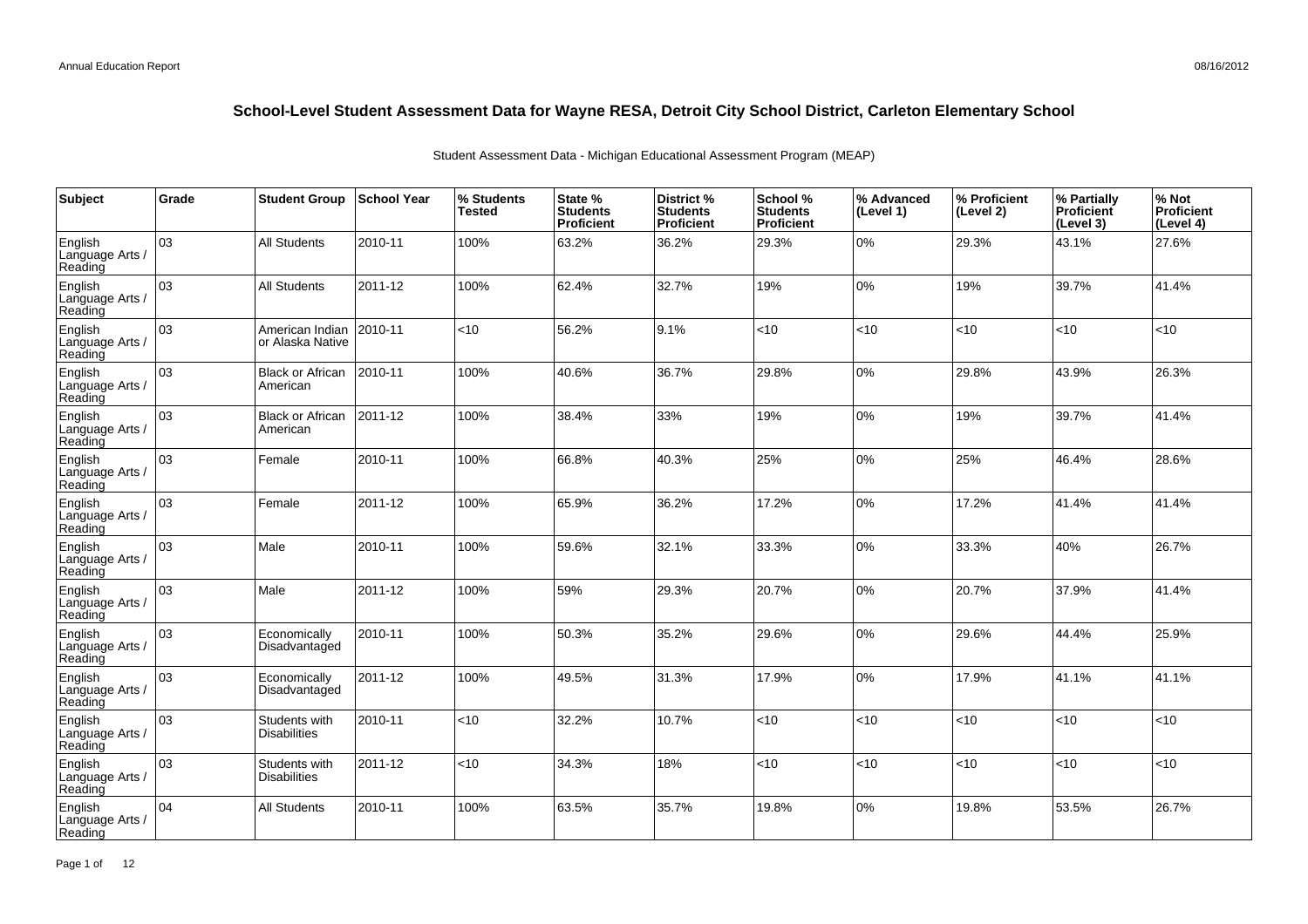| <b>Subject</b>                        | Grade | <b>Student Group</b>                 | <b>School Year</b> | % Students<br><b>Tested</b> | State %<br><b>Students</b><br><b>Proficient</b> | District %<br><b>Students</b><br>Proficient | School %<br><b>Students</b><br><b>Proficient</b> | % Advanced<br>(Level 1) | % Proficient<br>(Level 2) | % Partially<br>Proficient<br>(Level 3) | % Not<br>Proficient<br>(Level 4) |
|---------------------------------------|-------|--------------------------------------|--------------------|-----------------------------|-------------------------------------------------|---------------------------------------------|--------------------------------------------------|-------------------------|---------------------------|----------------------------------------|----------------------------------|
| English<br>Language Arts /<br>Reading | 104   | <b>All Students</b>                  | 2011-12            | 100%                        | 67.7%                                           | 37.7%                                       | 16.7%                                            | 0%                      | 16.7%                     | 61.1%                                  | 22.2%                            |
| English<br>Language Arts /<br>Reading | 104   | American Indian<br>or Alaska Native  | 2010-11            | <10                         | 52.9%                                           | 22.7%                                       | <10                                              | < 10                    | < 10                      | < 10                                   | <10                              |
| English<br>Language Arts /<br>Reading | 104   | American Indian<br>or Alaska Native  | 2011-12            | $<$ 10                      | 60.2%                                           | 16.7%                                       | < 10                                             | <10                     | $<$ 10                    | < 10                                   | $<$ 10                           |
| English<br>Language Arts /<br>Reading | 104   | <b>Black or African</b><br>American  | 2010-11            | 100%                        | 40.8%                                           | 35%                                         | 20.2%                                            | 0%                      | 20.2%                     | 53.6%                                  | 26.2%                            |
| English<br>Language Arts /<br>Reading | 104   | <b>Black or African</b><br>American  | 2011-12            | 100%                        | 45.1%                                           | 36.8%                                       | 17%                                              | 0%                      | 17%                       | 62.3%                                  | 20.8%                            |
| English<br>Language Arts /<br>Reading | 104   | White                                | 2010-11            | <10                         | 70.5%                                           | 36.3%                                       | < 10                                             | <10                     | < 10                      | < 10                                   | <10                              |
| English<br>Language Arts /<br>Reading | 104   | Female                               | 2010-11            | 100%                        | 67.4%                                           | 39.9%                                       | 20%                                              | 0%                      | 20%                       | 47.5%                                  | 32.5%                            |
| English<br>Language Arts /<br>Reading | 04    | Female                               | 2011-12            | 100%                        | 71.7%                                           | 44.1%                                       | 24%                                              | 0%                      | 24%                       | 44%                                    | 32%                              |
| English<br>Language Arts /<br>Reading | 04    | Male                                 | 2010-11            | 100%                        | 59.7%                                           | 31.6%                                       | 19.6%                                            | 0%                      | 19.6%                     | 58.7%                                  | 21.7%                            |
| English<br>Language Arts /<br>Reading | 04    | Male                                 | 2011-12            | 100%                        | 63.7%                                           | 31.1%                                       | 10.3%                                            | 0%                      | 10.3%                     | 75.9%                                  | 13.8%                            |
| English<br>Language Arts /<br>Reading | 104   | Economically<br>Disadvantaged        | 2010-11            | 100%                        | 50%                                             | 35.1%                                       | 20.5%                                            | 0%                      | 20.5%                     | 51.3%                                  | 28.2%                            |
| English<br>Language Arts /<br>Reading | 04    | Economically<br>Disadvantaged        | 2011-12            | 100%                        | 55%                                             | 36.2%                                       | 16%                                              | 0%                      | 16%                       | 62%                                    | 22%                              |
| English<br>Language Arts /<br>Reading | 104   | Students with<br><b>Disabilities</b> | 2010-11            | < 10                        | 29.7%                                           | 8.9%                                        | < 10                                             | < 10                    | < 10                      | < 10                                   | $<$ 10                           |
| English<br>Language Arts<br>Reading   | 04    | Students with<br><b>Disabilities</b> | 2011-12            | <10                         | 35%                                             | 16.6%                                       | <10                                              | < 10                    | < 10                      | < 10                                   | <10                              |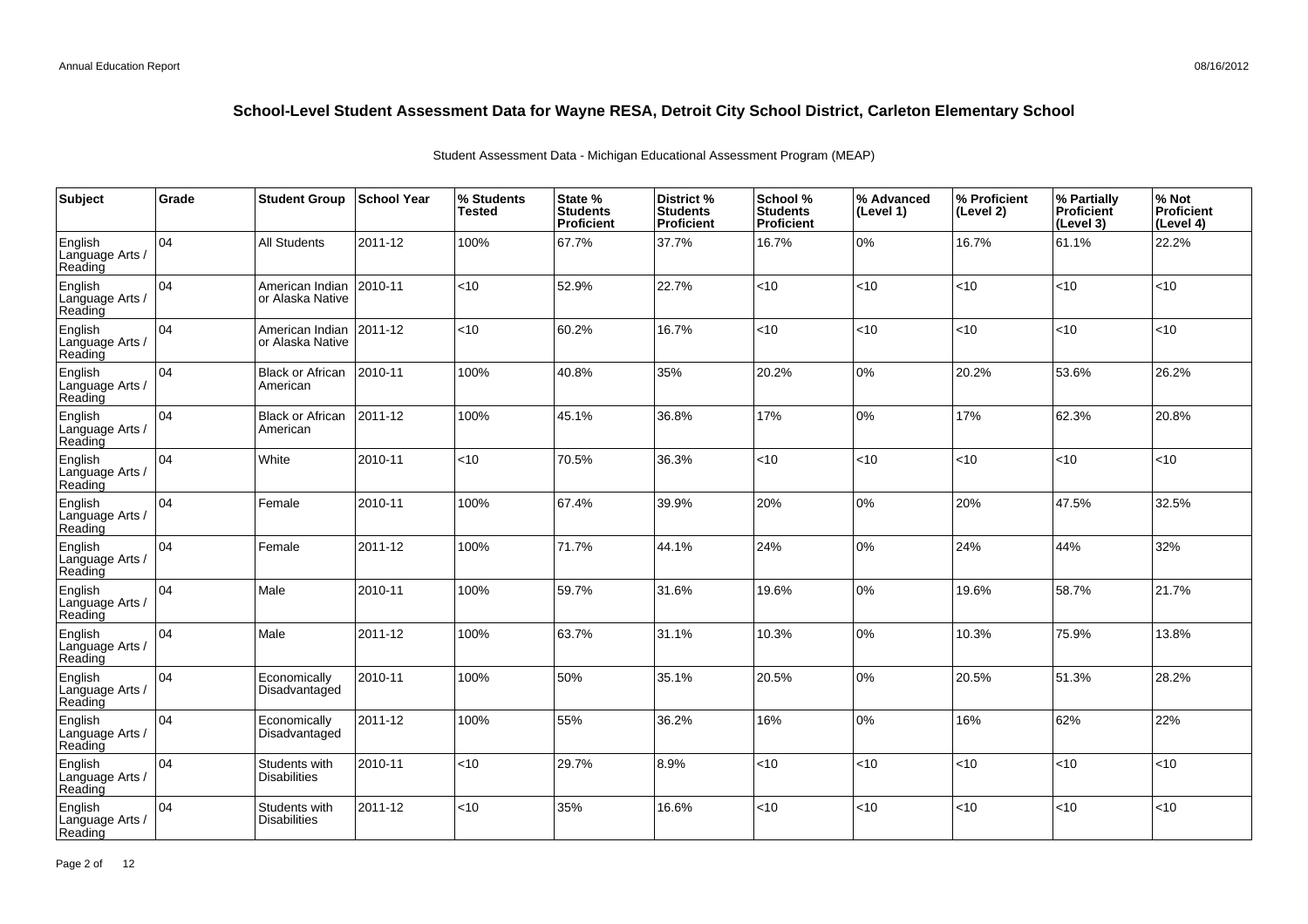| Subject                                     | Grade | <b>Student Group</b>                 | School Year | % Students<br><b>Tested</b> | State %<br><b>Students</b><br>Proficient | District %<br><b>Students</b><br>Proficient | School %<br><b>Students</b><br><b>Proficient</b> | % Advanced<br>(Level 1) | % Proficient<br>(Level 2) | % Partially<br>Proficient<br>(Level 3) | % Not<br>Proficient<br>(Level 4) |
|---------------------------------------------|-------|--------------------------------------|-------------|-----------------------------|------------------------------------------|---------------------------------------------|--------------------------------------------------|-------------------------|---------------------------|----------------------------------------|----------------------------------|
| English<br>Language Arts<br>Reading         | 05    | <b>All Students</b>                  | 2010-11     | 98.5%                       | 65.3%                                    | 40.4%                                       | 19.4%                                            | 0%                      | 19.4%                     | 34.3%                                  | 46.3%                            |
| English<br>Language Arts<br>Reading         | 05    | <b>All Students</b>                  | 2011-12     | 100%                        | 68.8%                                    | 40.6%                                       | 19.5%                                            | 1.2%                    | 18.3%                     | 35.4%                                  | 45.1%                            |
| English<br>Language Arts /<br>Reading       | 05    | American Indian<br>or Alaska Native  | 2011-12     | <10                         | 58.9%                                    | 40%                                         | <10                                              | <10                     | <10                       | <10                                    | <10                              |
| English<br>Language Arts /<br>Reading       | 05    | <b>Black or African</b><br>American  | 2010-11     | 98.5%                       | 45.4%                                    | 39.9%                                       | 19.4%                                            | $0\%$                   | 19.4%                     | 34.3%                                  | 46.3%                            |
| English<br>Language Arts<br>Reading         | 05    | <b>Black or African</b><br>American  | 2011-12     | 100%                        | 48.3%                                    | 39.3%                                       | 19%                                              | 1.3%                    | 17.7%                     | 35.4%                                  | 45.6%                            |
| English<br>Language Arts<br>Reading         | lo5   | White                                | 2011-12     | $<$ 10                      | 74.8%                                    | 43.5%                                       | < 10                                             | <10                     | <10                       | < 10                                   | <10                              |
| English<br>Language Arts /<br>Reading       | 05    | Female                               | 2010-11     | 97.2%                       | 68.4%                                    | 44.2%                                       | 22.9%                                            | 0%                      | 22.9%                     | 28.6%                                  | 48.6%                            |
| English<br>Language Arts /<br>Reading       | 05    | Female                               | 2011-12     | 100%                        | 71.7%                                    | 43.6%                                       | 23.5%                                            | 0%                      | 23.5%                     | 26.5%                                  | 50%                              |
| English<br>Language Arts<br>Reading         | 05    | Male                                 | 2010-11     | 100%                        | 62.2%                                    | 36.7%                                       | 15.6%                                            | 0%                      | 15.6%                     | 40.6%                                  | 43.8%                            |
| English<br>Language Arts<br>Reading         | 05    | Male                                 | 2011-12     | 100%                        | 65.9%                                    | 37.7%                                       | 16.7%                                            | 2.1%                    | 14.6%                     | 41.7%                                  | 41.7%                            |
| English<br>Language Arts /<br>Reading       | 05    | Economically<br>Disadvantaged        | 2010-11     | 98.4%                       | 51.9%                                    | 39.4%                                       | 20%                                              | 0%                      | 20%                       | 35%                                    | 45%                              |
| English<br>Language Arts /<br>Reading       | 05    | Economically<br>Disadvantaged        | 2011-12     | 100%                        | 56.1%                                    | 39.1%                                       | 21.1%                                            | 1.3%                    | 19.7%                     | 34.2%                                  | 44.7%                            |
| English<br>Language Arts<br>Reading         | 05    | Students with<br><b>Disabilities</b> | 2010-11     | 100%                        | 28%                                      | 10.7%                                       | 0%                                               | 0%                      | 10%                       | 8.3%                                   | 91.7%                            |
| English<br>Language Arts<br>Reading         | 05    | Students with<br><b>Disabilities</b> | 2011-12     | 100%                        | 34.2%                                    | 18.2%                                       | 7.7%                                             | 0%                      | 7.7%                      | 23.1%                                  | 69.2%                            |
| Mathematics<br>Page 3 of<br>$\overline{12}$ | 03    | <b>All Students</b>                  | 2010-11     | 100%                        | 34.8%                                    | 12.6%                                       | 5.2%                                             | 0%                      | 5.2%                      | 17.2%                                  | 77.6%                            |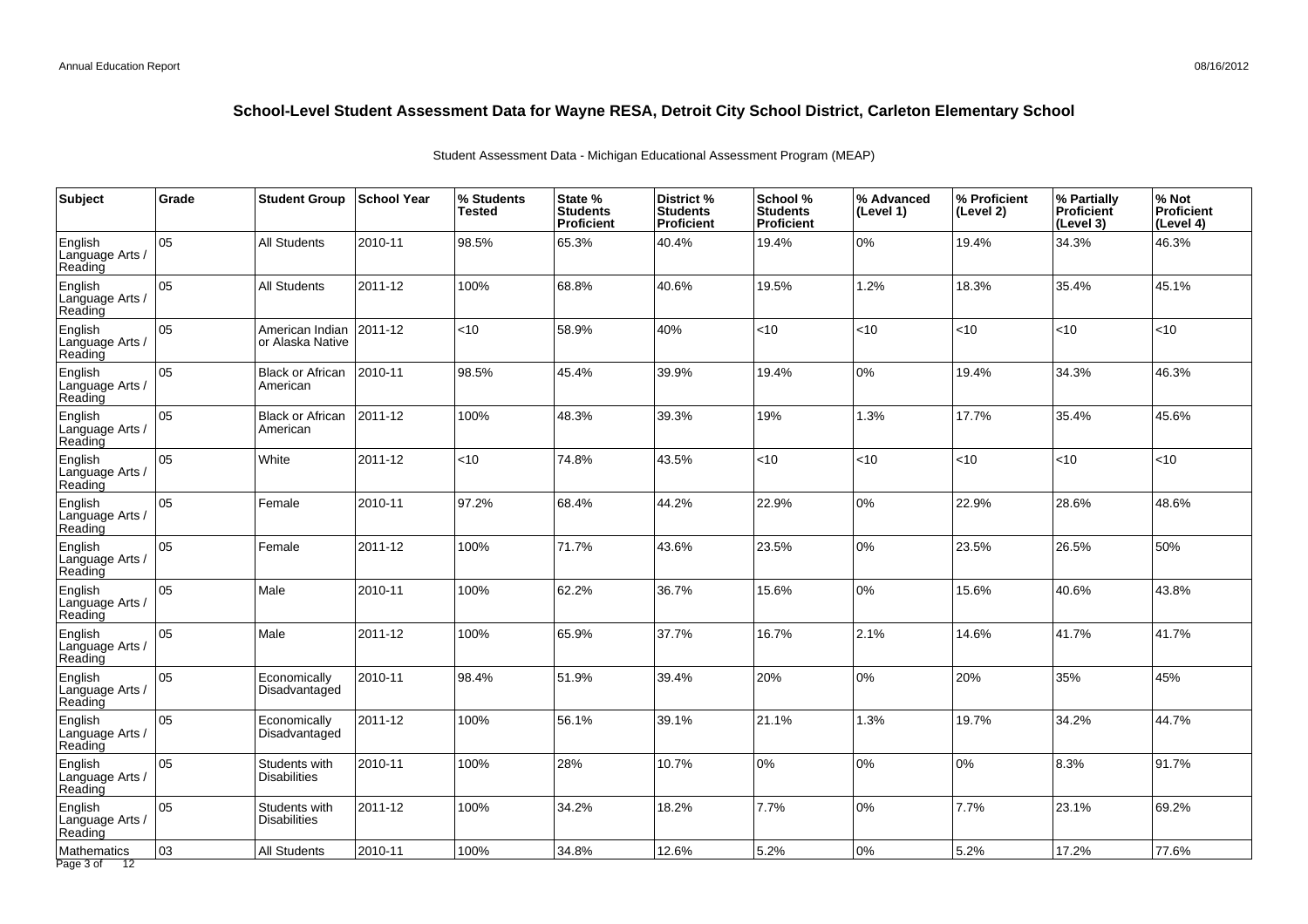| <b>Subject</b>     | Grade | <b>Student Group</b>                          | <b>School Year</b> | % Students<br>Tested | State %<br><b>Students</b><br>Proficient | District %<br><b>Students</b><br><b>Proficient</b> | School %<br><b>Students</b><br><b>Proficient</b> | % Advanced<br>(Level 1) | % Proficient<br>(Level 2) | % Partially<br><b>Proficient</b><br>(Level 3) | % Not<br>Proficient<br>(Level 4) |
|--------------------|-------|-----------------------------------------------|--------------------|----------------------|------------------------------------------|----------------------------------------------------|--------------------------------------------------|-------------------------|---------------------------|-----------------------------------------------|----------------------------------|
| Mathematics        | 03    | <b>All Students</b>                           | 2011-12            | 100%                 | 36.3%                                    | 9.7%                                               | 0%                                               | 0%                      | 0%                        | 5.2%                                          | 94.8%                            |
| Mathematics        | 03    | American Indian<br>or Alaska Native           | 2010-11            | $<$ 10               | 24.2%                                    | 16.7%                                              | < 10                                             | < 10                    | < 10                      | <10                                           | <10                              |
| Mathematics        | 03    | <b>Black or African</b><br>American           | 2010-11            | 100%                 | 14.6%                                    | 12.3%                                              | 5.3%                                             | 0%                      | 5.3%                      | 17.5%                                         | 77.2%                            |
| Mathematics        | 03    | <b>Black or African</b><br>American           | 2011-12            | 100%                 | 14.5%                                    | 9.2%                                               | 0%                                               | 0%                      | 0%                        | 5.2%                                          | 94.8%                            |
| <b>Mathematics</b> | 03    | Female                                        | 2010-11            | 100%                 | 33.4%                                    | 12.5%                                              | 3.6%                                             | $0\%$                   | 3.6%                      | 7.1%                                          | 89.3%                            |
| <b>Mathematics</b> | 03    | Female                                        | 2011-12            | 100%                 | 34.9%                                    | 9.5%                                               | 0%                                               | 0%                      | 0%                        | 3.4%                                          | 96.6%                            |
| Mathematics        | 03    | Male                                          | 2010-11            | 100%                 | 36.3%                                    | 12.6%                                              | 6.7%                                             | 0%                      | 6.7%                      | 26.7%                                         | 66.7%                            |
| Mathematics        | 03    | Male                                          | 2011-12            | 100%                 | 37.6%                                    | 9.9%                                               | 0%                                               | 0%                      | 0%                        | 6.9%                                          | 93.1%                            |
| Mathematics        | 03    | Economically<br>Disadvantaged                 | 2010-11            | 100%                 | 21.6%                                    | 11.8%                                              | 5.6%                                             | $0\%$                   | 5.6%                      | 16.7%                                         | 77.8%                            |
| <b>Mathematics</b> | 03    | Economically<br>Disadvantaged                 | 2011-12            | 100%                 | 23%                                      | 8.9%                                               | 0%                                               | 0%                      | 0%                        | 5.4%                                          | 94.6%                            |
| Mathematics        | 03    | Students with<br><b>Disabilities</b>          | 2010-11            | <10                  | 17.2%                                    | 2.9%                                               | $<$ 10                                           | < 10                    | <10                       | <10                                           | <10                              |
| <b>Mathematics</b> | 03    | Students with<br><b>Disabilities</b>          | 2011-12            | $<$ 10               | 18.5%                                    | 4.9%                                               | $<$ 10                                           | < 10                    | < 10                      | <10                                           | <10                              |
| Mathematics        | 04    | <b>All Students</b>                           | 2010-11            | 98.8%                | 39.6%                                    | 14.4%                                              | 4.7%                                             | 0%                      | 4.7%                      | 11.8%                                         | 83.5%                            |
| <b>Mathematics</b> | 04    | <b>All Students</b>                           | 2011-12            | 100%                 | 39.9%                                    | 11.1%                                              | 7.4%                                             | $0\%$                   | 7.4%                      | 11.1%                                         | 81.5%                            |
| Mathematics        | 04    | American Indian   2010-11<br>or Alaska Native |                    | $<$ 10               | 25.8%                                    | 14.3%                                              | <10                                              | <10                     | < 10                      | <10                                           | <10                              |
| Mathematics        | 104   | American Indian 2011-12<br>or Alaska Native   |                    | $<$ 10               | 29.9%                                    | 30.8%                                              | $<$ 10                                           | < 10                    | < 10                      | <10                                           | <10                              |
| <b>Mathematics</b> | 04    | <b>Black or African</b><br>American           | 2010-11            | 100%                 | 17.3%                                    | 14%                                                | 4.8%                                             | 0%                      | 4.8%                      | 11.9%                                         | 83.3%                            |
| <b>Mathematics</b> | 04    | <b>Black or African</b><br>American           | 2011-12            | 100%                 | 15.9%                                    | 9.7%                                               | 7.5%                                             | 0%                      | 7.5%                      | 11.3%                                         | 81.1%                            |
| Mathematics        | 04    | Female                                        | 2010-11            | 97.5%                | 37.8%                                    | 13.9%                                              | 2.6%                                             | 0%                      | 2.6%                      | 10.3%                                         | 87.2%                            |
| Mathematics        | 04    | Female                                        | 2011-12            | 100%                 | 38.5%                                    | 10.9%                                              | 4%                                               | 0%                      | 4%                        | 12%                                           | 84%                              |
| Mathematics        | 04    | Male                                          | 2010-11            | 100%                 | 41.4%                                    | 15%                                                | 6.5%                                             | $0\%$                   | 6.5%                      | 13%                                           | 80.4%                            |
| <b>Mathematics</b> | 04    | Male                                          | 2011-12            | 100%                 | 41.2%                                    | 11.3%                                              | 10.3%                                            | $0\%$                   | 10.3%                     | 10.3%                                         | 79.3%                            |
| <b>Mathematics</b> | 04    | Economically<br>Disadvantaged                 | 2010-11            | 98.7%                | 25.3%                                    | 14.3%                                              | 5.2%                                             | $0\%$                   | 5.2%                      | 13%                                           | 81.8%                            |
| Mathematics        | 04    | Economically<br>Disadvantaged                 | 2011-12            | 100%                 | 25.3%                                    | 10.3%                                              | 6%                                               | 0%                      | 6%                        | 12%                                           | 82%                              |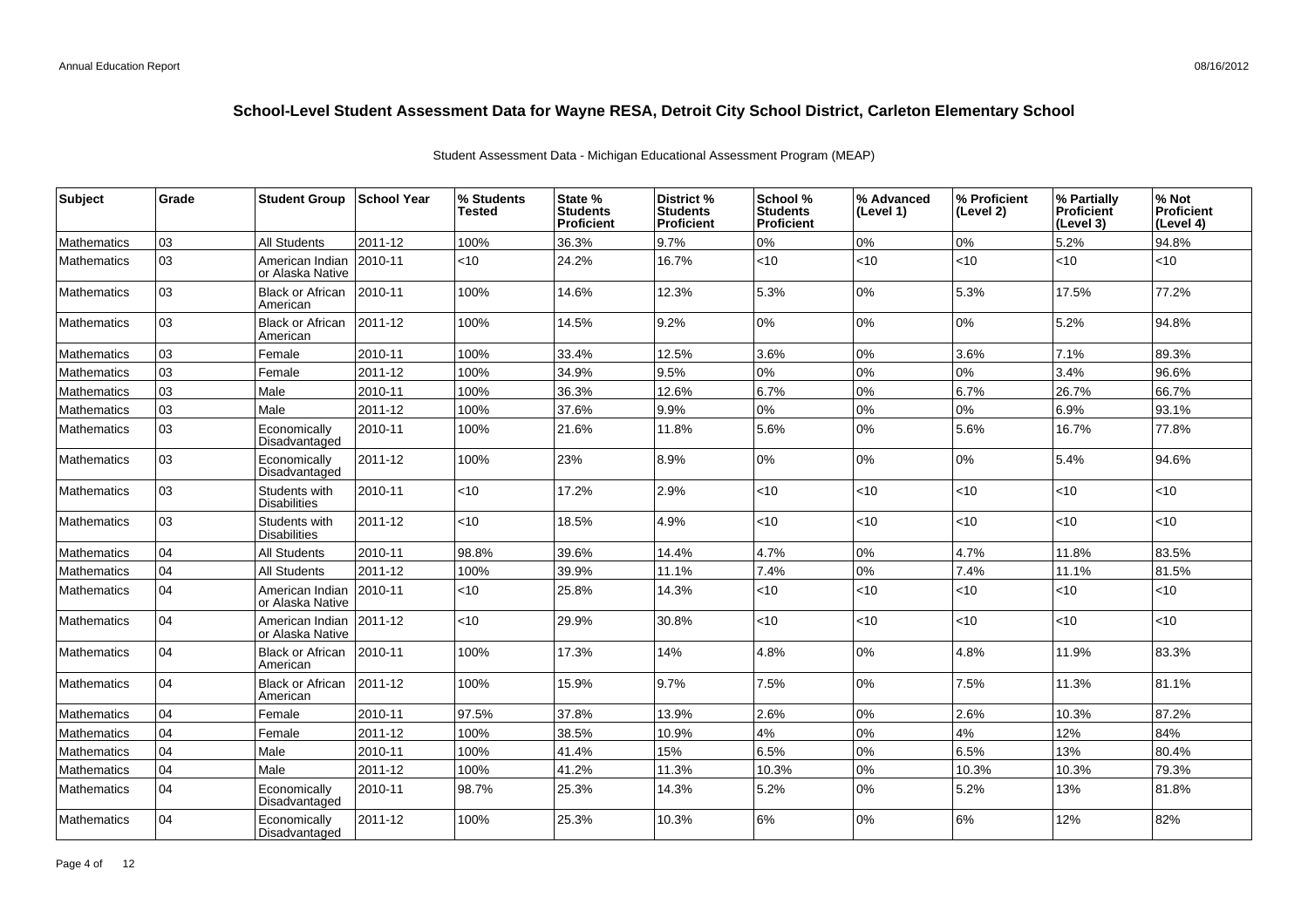| Subject              | Grade | <b>Student Group</b>                 | ∣School Year  | % Students<br>Tested | State %<br><b>Students</b><br>Proficient | District %<br><b>Students</b><br><b>Proficient</b> | School %<br><b>Students</b><br><b>Proficient</b> | % Advanced<br>(Level 1) | % Proficient<br>(Level 2) | % Partially<br>Proficient<br>(Level 3) | % Not<br><b>Proficient</b><br>(Level 4) |
|----------------------|-------|--------------------------------------|---------------|----------------------|------------------------------------------|----------------------------------------------------|--------------------------------------------------|-------------------------|---------------------------|----------------------------------------|-----------------------------------------|
| <b>Mathematics</b>   | 04    | Students with<br><b>Disabilities</b> | 2010-11       | <10                  | 18.2%                                    | 6.3%                                               | <10                                              | $<$ 10                  | $<$ 10                    | <10                                    | <10                                     |
| <b>Mathematics</b>   | 04    | Students with<br><b>Disabilities</b> | 2011-12       | <10                  | 18.3%                                    | 7.1%                                               | $<$ 10                                           | $<10$                   | < 10                      | <10                                    | <10                                     |
| <b>Mathematics</b>   | 05    | <b>All Students</b>                  | 2010-11       | 98.5%                | 38.5%                                    | 13.9%                                              | 3%                                               | 0%                      | 3%                        | 14.9%                                  | 82.1%                                   |
| <b>Mathematics</b>   | 05    | <b>All Students</b>                  | 2011-12       | 100%                 | 39.6%                                    | 11.4%                                              | 1.2%                                             | $0\%$                   | 1.2%                      | 11.1%                                  | 87.7%                                   |
| <b>Mathematics</b>   | 05    | American Indian<br>or Alaska Native  | $ 2011 - 12 $ | <10                  | 25.2%                                    | $<$ 10                                             | <10                                              | $<10$                   | <10                       | <10                                    | $<$ 10                                  |
| <b>Mathematics</b>   | 05    | <b>Black or African</b><br>American  | 2010-11       | 98.5%                | 17.5%                                    | 13.3%                                              | 3%                                               | 0%                      | 3%                        | 14.9%                                  | 82.1%                                   |
| <b>Mathematics</b>   | 05    | <b>Black or African</b><br>American  | $ 2011 - 12 $ | 100%                 | 17%                                      | 9.8%                                               | 1.3%                                             | 0%                      | 1.3%                      | 10.1%                                  | 88.6%                                   |
| <b>Mathematics</b>   | 05    | White                                | 2011-12       | <10                  | 45.7%                                    | 15.9%                                              | <10                                              | <10                     | < 10                      | <10                                    | <10                                     |
| <b>Mathematics</b>   | 05    | Female                               | 2010-11       | 100%                 | 36.3%                                    | 13.3%                                              | 2.8%                                             | 0%                      | 2.8%                      | 16.7%                                  | 80.6%                                   |
| <b>Mathematics</b>   | 05    | Female                               | 2011-12       | 100%                 | 37.5%                                    | 9.8%                                               | 0%                                               | 0%                      | 0%                        | 12.1%                                  | 87.9%                                   |
| <b>Mathematics</b>   | 05    | Male                                 | 2010-11       | 96.9%                | 40.6%                                    | 14.5%                                              | 3.2%                                             | 0%                      | 3.2%                      | 12.9%                                  | 83.9%                                   |
| <b>Mathematics</b>   | 05    | Male                                 | 2011-12       | 100%                 | 41.6%                                    | 12.9%                                              | 2.1%                                             | 0%                      | 2.1%                      | 10.4%                                  | 87.5%                                   |
| <b>Mathematics</b>   | 05    | Economically<br>Disadvantaged        | 2010-11       | 98.4%                | 24.1%                                    | 13.2%                                              | 3.3%                                             | 0%                      | 3.3%                      | 13.3%                                  | 83.3%                                   |
| <b>Mathematics</b>   | 05    | Economically<br>Disadvantaged        | 2011-12       | 100%                 | 24.9%                                    | 10.8%                                              | 1.3%                                             | 0%                      | 1.3%                      | 12%                                    | 86.7%                                   |
| <b>Mathematics</b>   | 05    | Students with<br><b>Disabilities</b> | 2010-11       | 91.7%                | 14.4%                                    | 3.8%                                               | $0\%$                                            | 0%                      | 0%                        | 0%                                     | 100%                                    |
| <b>Mathematics</b>   | 05    | Students with<br><b>Disabilities</b> | 2011-12       | 100%                 | 16%                                      | 4.9%                                               | 0%                                               | 0%                      | 0%                        | 7.7%                                   | 92.3%                                   |
| Science              | 05    | <b>All Students</b>                  | 2010-11       | 98.5%                | 17.4%                                    | 3.7%                                               | 0%                                               | 0%                      | 0%                        | 3%                                     | 97%                                     |
| Science              | 05    | <b>All Students</b>                  | 2011-12       | 100%                 | 15.3%                                    | 2.8%                                               | 1.2%                                             | 1.2%                    | 0%                        | 3.7%                                   | 95.1%                                   |
| Science              | 05    | American Indian<br>or Alaska Native  | $ 2011 - 12 $ | <10                  | 8.2%                                     | 0%                                                 | <10                                              | < 10                    | < 10                      | <10                                    | <10                                     |
| Science              | 05    | <b>Black or African</b><br>American  | 2010-11       | 98.5%                | 4.1%                                     | 3.8%                                               | $0\%$                                            | 0%                      | 0%                        | 3%                                     | 97%                                     |
| Science              | 05    | Black or African<br>American         | 2011-12       | 100%                 | 3.2%                                     | 2.9%                                               | 1.3%                                             | 1.3%                    | 0%                        | 3.8%                                   | 94.9%                                   |
| Science              | 05    | White                                | 2011-12       | <10                  | 18.9%                                    | 1.4%                                               | <10                                              | $<10$                   | < 10                      | <10                                    | <10                                     |
| Science              | 05    | Female                               | 2010-11       | 100%                 | 15.5%                                    | 3.6%                                               | $0\%$                                            | 0%                      | 0%                        | 2.8%                                   | 97.2%                                   |
| Science              | 05    | Female                               | 2011-12       | 100%                 | 13.6%                                    | 2.6%                                               | $0\%$                                            | 0%                      | 0%                        | 9.1%                                   | 90.9%                                   |
| Science              | 05    | Male                                 | 2010-11       | 96.9%                | 19.1%                                    | 3.8%                                               | $0\%$                                            | 0%                      | 0%                        | 3.2%                                   | 96.8%                                   |
| Science<br>Page 5 of | 05    | Male                                 | 2011-12       | 100%                 | 17%                                      | 3%                                                 | 2.1%                                             | 2.1%                    | 0%                        | 0%                                     | 97.9%                                   |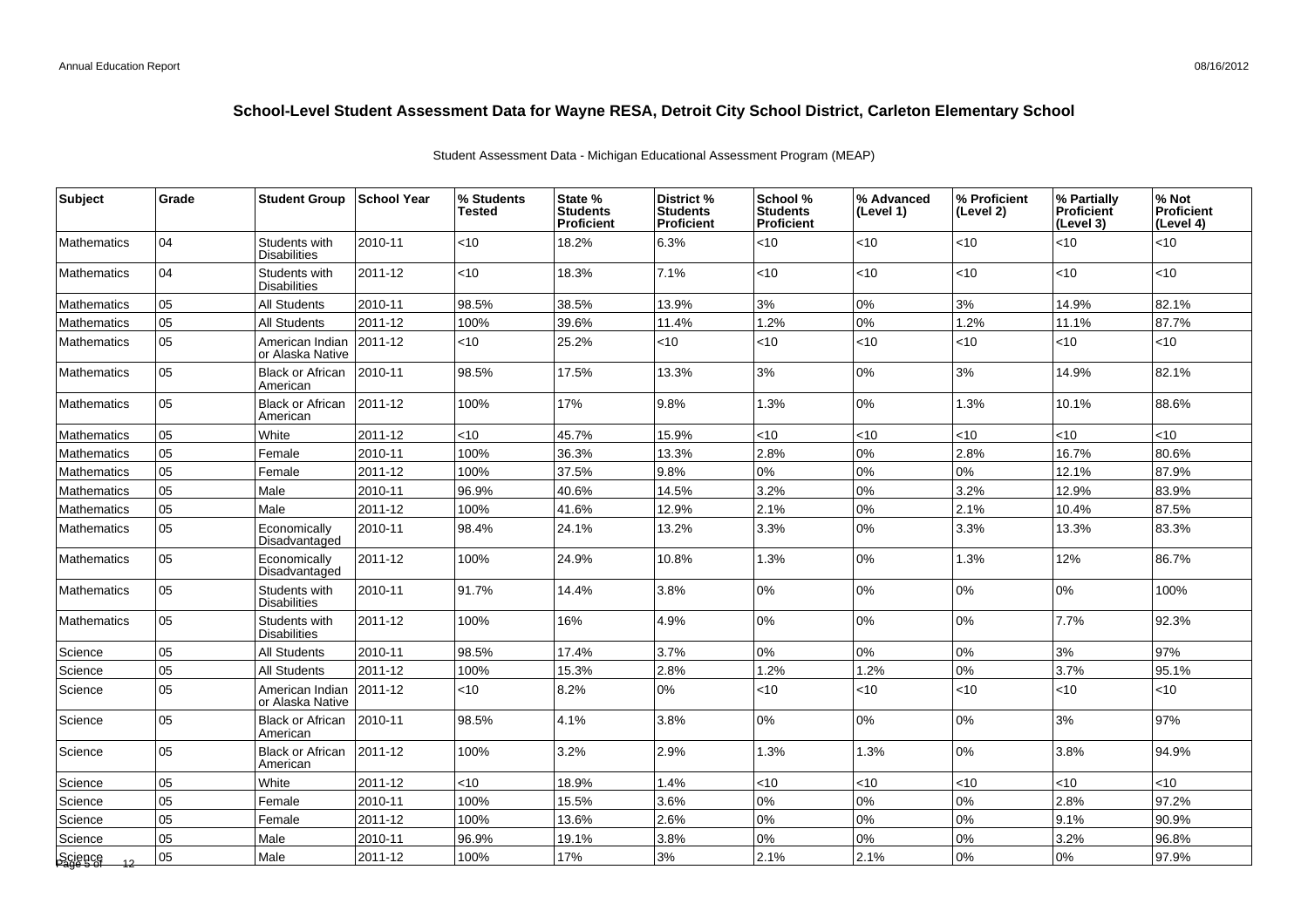| Subject | Grade | Student Group School Year            |              | <b>Students</b> l%<br><b>Tested</b> | <b>State %</b><br> Students <br> Proficient | District %<br>Students<br><b>Proficient</b> | School %<br>l Students<br>l Proficient | ∣% Advanced<br>(Level 1) | % Proficient<br>(Level 2) | % Partially<br>Proficient<br>(Level 3) | % Not<br>Proficient<br>(Level 4) |
|---------|-------|--------------------------------------|--------------|-------------------------------------|---------------------------------------------|---------------------------------------------|----------------------------------------|--------------------------|---------------------------|----------------------------------------|----------------------------------|
| Science | 105   | Economically<br>Disadvantaged        | 2010-11      | 98.4%                               | 8.3%                                        | 3.5%                                        | 0%                                     | 10%                      | 0%                        | 3.3%                                   | 96.7%                            |
| Science | l 05  | Economically<br>Disadvantaged        | $12011 - 12$ | 100%                                | 7%                                          | 2.3%                                        | 1.3%                                   | 1.3%                     | 0%                        | 4%                                     | 94.7%                            |
| Science | 105   | Students with<br><b>Disabilities</b> | 2010-11      | 91.7%                               | 5.8%                                        | 0.8%                                        | 10%                                    | 10%                      | 0%                        | 10%                                    | 100%                             |
| Science | l 05  | Students with<br><b>Disabilities</b> | $12011 - 12$ | 100%                                | 5.5%                                        | 1.7%                                        | 0%                                     | 10%                      | 0%                        | 10%                                    | 100%                             |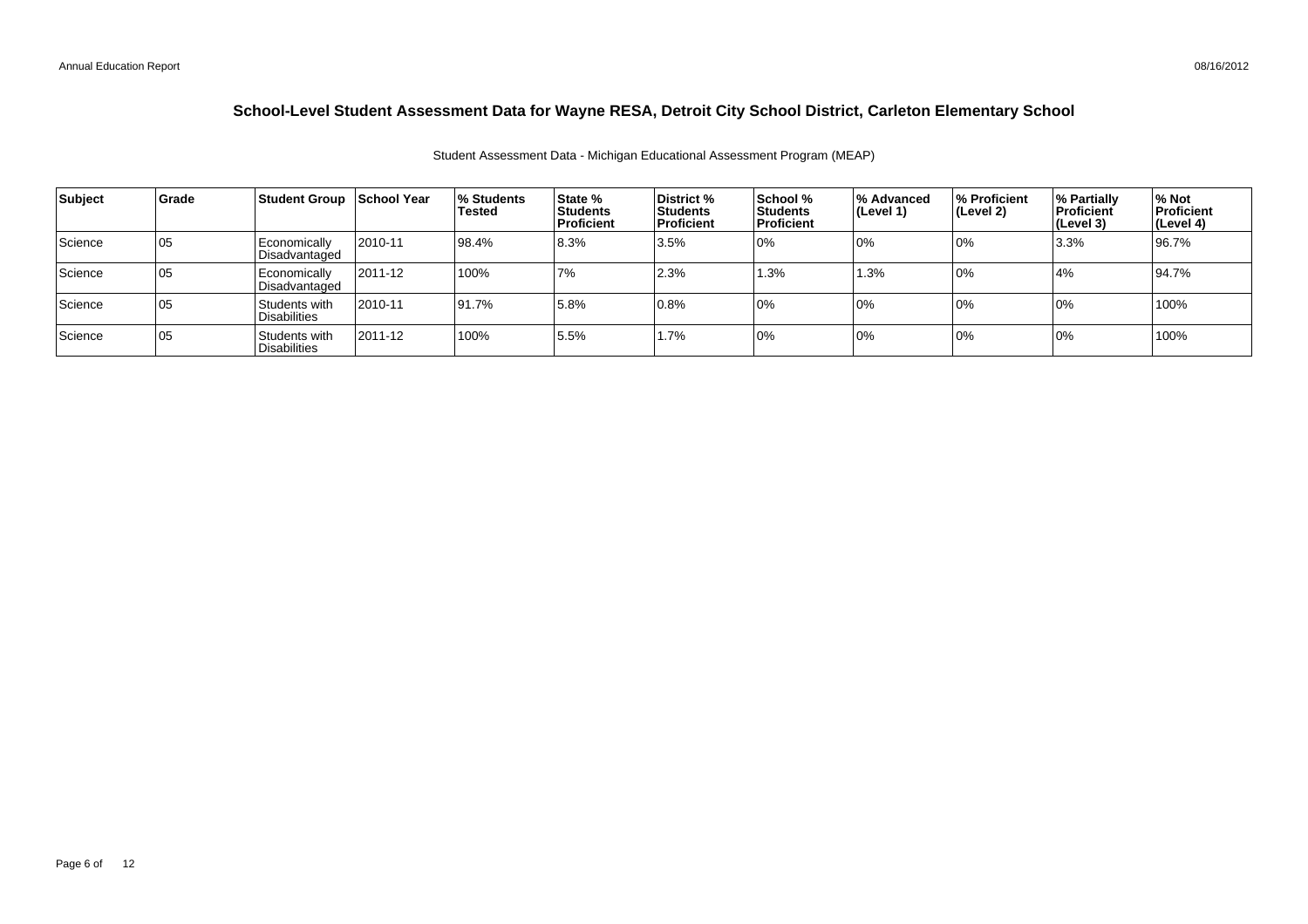Student Assessment Data - Michigan Merit Examination (MME)

| Subject | Grade | ⊺Student Group | School Year | <b>Students</b> l%<br><b>Tested</b> | State %<br><b>Students</b><br><b>Proficient</b> | District %<br><b>Students</b><br>Proficient | School %<br>Students<br><b>Proficien</b> | 1 O /<br><i>/</i> ∘ Advanced<br>∣(Level 1' | % Proficient<br>$ $ (Level 2) | <sup>1</sup> % Partiali<br>Proficient<br>$ $ (Level $3$ | % Not<br>Proficient<br>(Level 4) |
|---------|-------|----------------|-------------|-------------------------------------|-------------------------------------------------|---------------------------------------------|------------------------------------------|--------------------------------------------|-------------------------------|---------------------------------------------------------|----------------------------------|
|---------|-------|----------------|-------------|-------------------------------------|-------------------------------------------------|---------------------------------------------|------------------------------------------|--------------------------------------------|-------------------------------|---------------------------------------------------------|----------------------------------|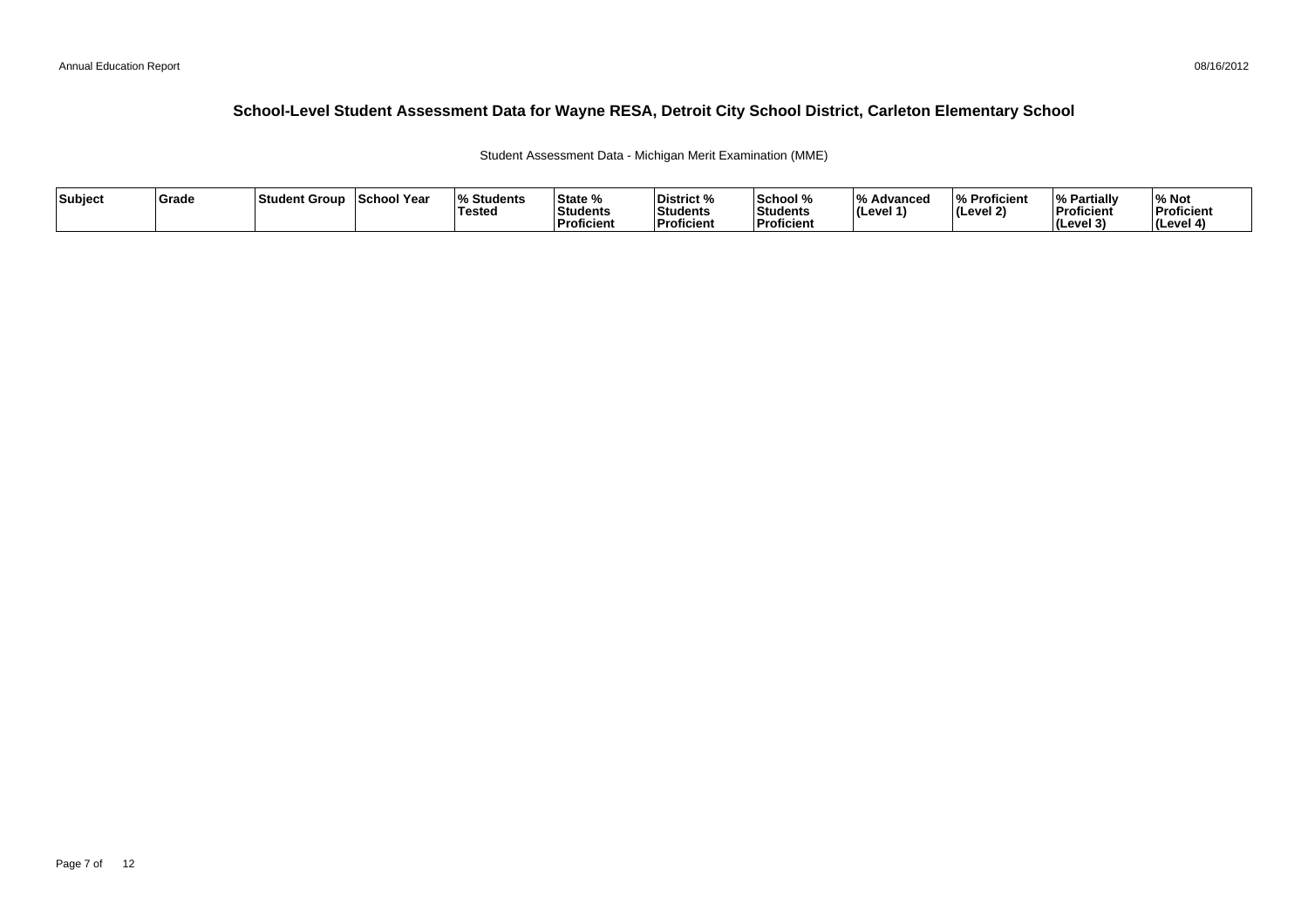| Subject            | Grade | <b>Student Group</b>                | <b>School Year</b> | % Students    | State % Students   District % |                                      | School %               | % Surpassed | % Attained | % Emerging    |
|--------------------|-------|-------------------------------------|--------------------|---------------|-------------------------------|--------------------------------------|------------------------|-------------|------------|---------------|
|                    |       |                                     |                    | <b>Tested</b> | <b>Proficient</b>             | <b>Students</b><br><b>Proficient</b> | Students<br>Proficient | (Level 1)   | (Level 2)  | $ $ (Level 3) |
| Mathematics        | l 03  | <b>All Students</b>                 | 2010-11            | 10            | 74.7%                         | 43.3%                                | < 10                   | <10         | <10        | < 10          |
| Mathematics        | 03    | <b>All Students</b>                 | 2011-12            | < 10          | 72%                           | 42.2%                                | < 10                   | <10         | $<$ 10     | < 10          |
| Mathematics        | 03    | <b>Black or African</b><br>American | 2010-11            | < 10          | 65.7%                         | 41.1%                                | < 10                   | <10         | <10        | < 10          |
| Mathematics        | 03    | <b>Black or African</b><br>American | 2011-12            | < 10          | 64.4%                         | 44.6%                                | < 10                   | <10         | <10        | <10           |
| Mathematics        | 03    | Female                              | 2010-11            | < 10          | 73.5%                         | 40.9%                                | < 10                   | <10         | <10        | < 10          |
| Mathematics        | l 03  | Female                              | 2011-12            | < 10          | 69.9%                         | 38.7%                                | < 10                   | <10         | <10        | < 10          |
| Mathematics        | 03    | Male                                | 2010-11            | < 10          | 75.3%                         | 44.7%                                | < 10                   | $<$ 10      | <10        | < 10          |
| Mathematics        | 04    | <b>All Students</b>                 | 2010-11            | < 10          | 82.9%                         | 64.5%                                | < 10                   | <10         | $<$ 10     | < 10          |
| Mathematics        | 04    | <b>All Students</b>                 | 2011-12            | < 10          | 81.9%                         | 60.2%                                | < 10                   | $<$ 10      | <10        | < 10          |
| <b>Mathematics</b> | 04    | <b>Black or African</b><br>American | 2010-11            | <10           | 79.1%                         | 62.9%                                | < 10                   | < 10        | <10        | < 10          |
| Mathematics        | 04    | <b>Black or African</b><br>American | 2011-12            | <10           | 77.5%                         | 59.5%                                | < 10                   | < 10        | <10        | < 10          |
| Mathematics        | 04    | Male                                | 2010-11            | < 10          | 84.3%                         | 72.1%                                | < 10                   | $<$ 10      | <10        | < 10          |
| <b>Mathematics</b> | 04    | Male                                | 2011-12            | < 10          | 82%                           | 62.3%                                | < 10                   | < 10        | $<$ 10     | < 10          |
| Mathematics        | 05    | <b>All Students</b>                 | 2010-11            | < 10          | 71.6%                         | 56.5%                                | < 10                   | <10         | <10        | < 10          |
| Mathematics        | 05    | <b>All Students</b>                 | 2011-12            | <10           | 69.9%                         | 46.7%                                | <10                    | <10         | <10        | <10           |
| Mathematics        | 05    | <b>Black or African</b><br>American | 2010-11            | < 10          | 64.5%                         | 57.6%                                | < 10                   | <10         | <10        | <10           |
| Mathematics        | 05    | <b>Black or African</b><br>American | 2011-12            | $<$ 10        | 61.2%                         | 44.3%                                | < 10                   | $<$ 10      | <10        | < 10          |
| Mathematics        | 05    | Female                              | 2010-11            | < 10          | 66.4%                         | 51.4%                                | < 10                   | $<$ 10      | <10        | < 10          |
| <b>Mathematics</b> | 05    | Male                                | 2010-11            | < 10          | 74.4%                         | 60%                                  | < 10                   | < 10        | $<$ 10     | < 10          |
| Mathematics        | 05    | Male                                | 2011-12            | < 10          | 72.2%                         | 59%                                  | < 10                   | < 10        | <10        | < 10          |
| Science            | 05    | <b>All Students</b>                 | 2010-11            | < 10          | 56.8%                         | 41.9%                                | < 10                   | < 10        | <10        | < 10          |
| Science            | 05    | <b>All Students</b>                 | 2011-12            | < 10          | 45.4%                         | 21.8%                                | < 10                   | <10         | $<$ 10     | < 10          |
| Science            | 05    | <b>Black or African</b><br>American | 2010-11            | < 10          | 47.1%                         | 43%                                  | $<$ 10                 | < 10        | $<$ 10     | < 10          |
| Science            | 05    | <b>Black or African</b><br>American | 2011-12            | < 10          | 36.9%                         | 21.4%                                | < 10                   | <10         | <10        | < 10          |
| Science            | 05    | Female                              | 2010-11            | < 10          | 51.6%                         | 47.2%                                | <10                    | <10         | <10        | < 10          |
| Science            | 05    | Male                                | 2010-11            | < 10          | 59.6%                         | 38%                                  | <10                    | <10         | <10        | < 10          |
| Science            | 05    | Male                                | 2011-12            | < 10          | 47.6%                         | 25.8%                                | < 10                   | <10         | <10        | < 10          |

### Student Assessment Data - MI-Access : Functional Independence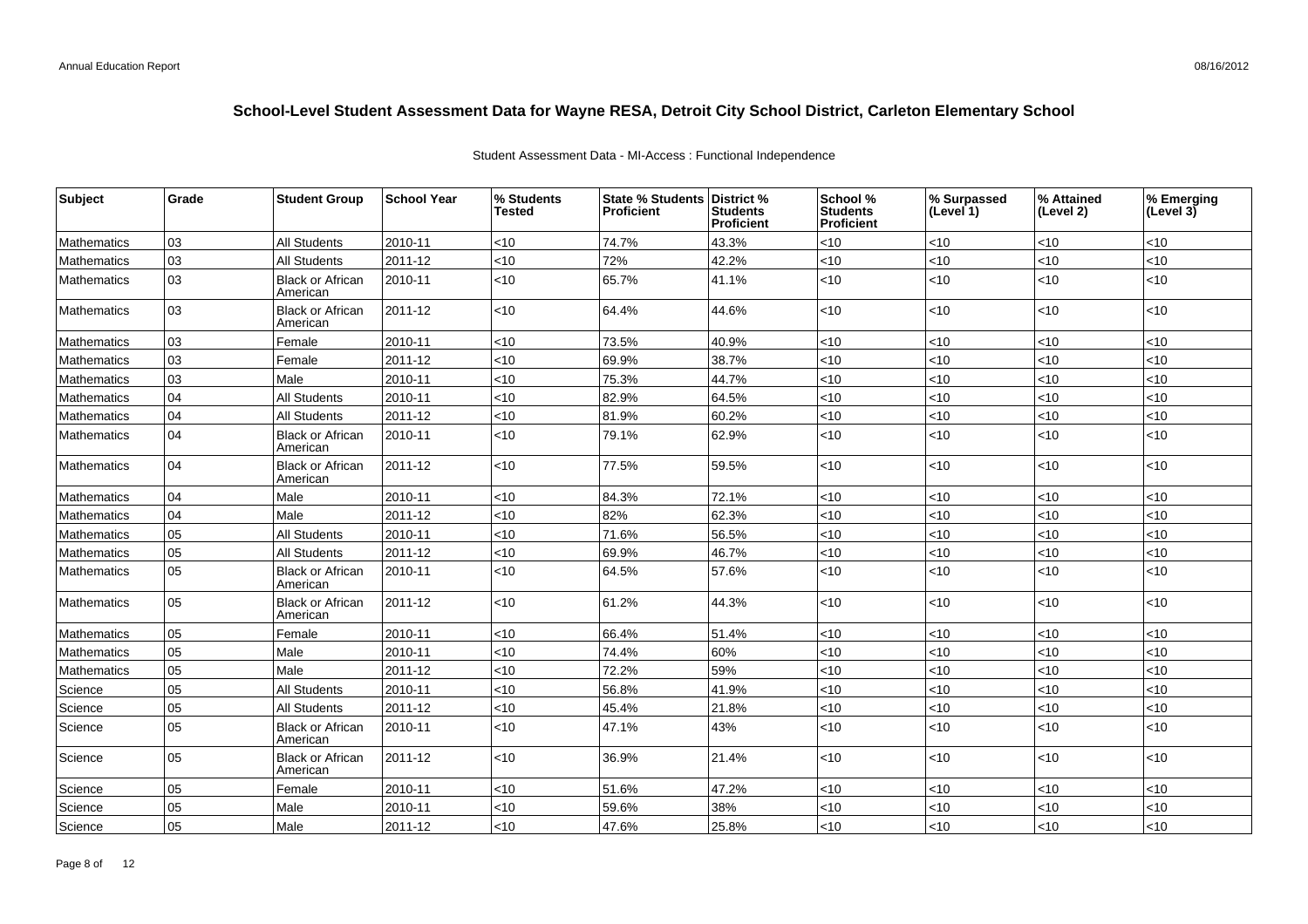Student Assessment Data - MI-Access : Supported Independence

| Subject | Grade | Student Group | <b>School Year</b> | $\mathbf{a}$<br>Students<br><b>Tested</b> | <b>State % Students District %</b><br>'Proficient | Students<br>Proficient | School %<br>Students<br><b>Proficient</b> | % Surpassed<br>(Level 1 | % Attained<br>l (Level 2) | ∣% Emeraina<br>$ $ (Level 3) |
|---------|-------|---------------|--------------------|-------------------------------------------|---------------------------------------------------|------------------------|-------------------------------------------|-------------------------|---------------------------|------------------------------|
|---------|-------|---------------|--------------------|-------------------------------------------|---------------------------------------------------|------------------------|-------------------------------------------|-------------------------|---------------------------|------------------------------|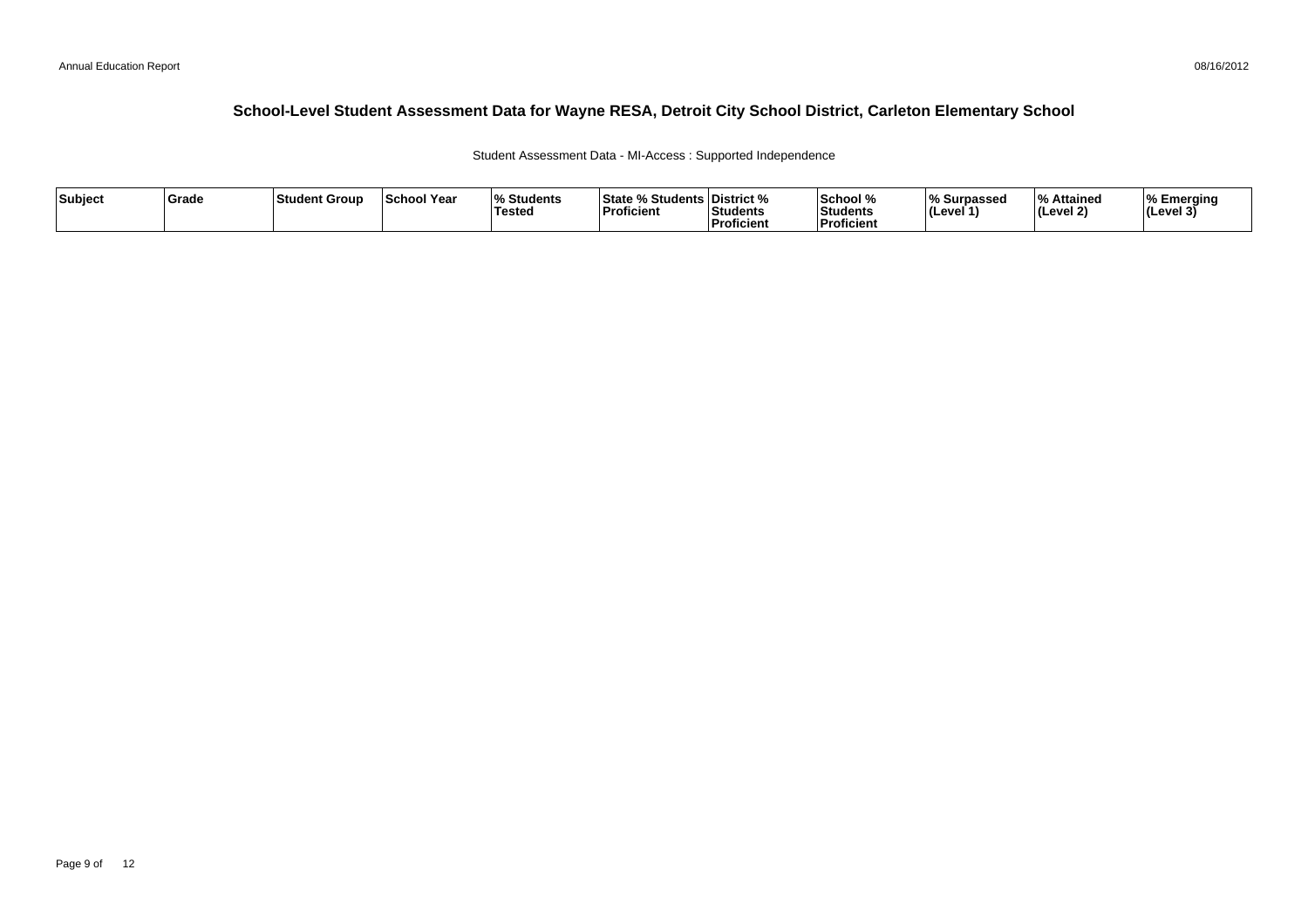#### Student Assessment Data - MI-Access : Participation

| Subject | ∣Grade | <b>Student Group</b> | <b>School Year</b> | Students<br><b>Tested</b> | <b>State % Students District %</b><br>$\mathbf{r}$<br>Proficient | Students<br>Proficient | School %<br>Students<br><b>Proficient</b> | % Surpassed<br>(Level | % Attained<br>$ $ (Level 2) | ⊺% Emerging<br> (Level 3) |
|---------|--------|----------------------|--------------------|---------------------------|------------------------------------------------------------------|------------------------|-------------------------------------------|-----------------------|-----------------------------|---------------------------|
|---------|--------|----------------------|--------------------|---------------------------|------------------------------------------------------------------|------------------------|-------------------------------------------|-----------------------|-----------------------------|---------------------------|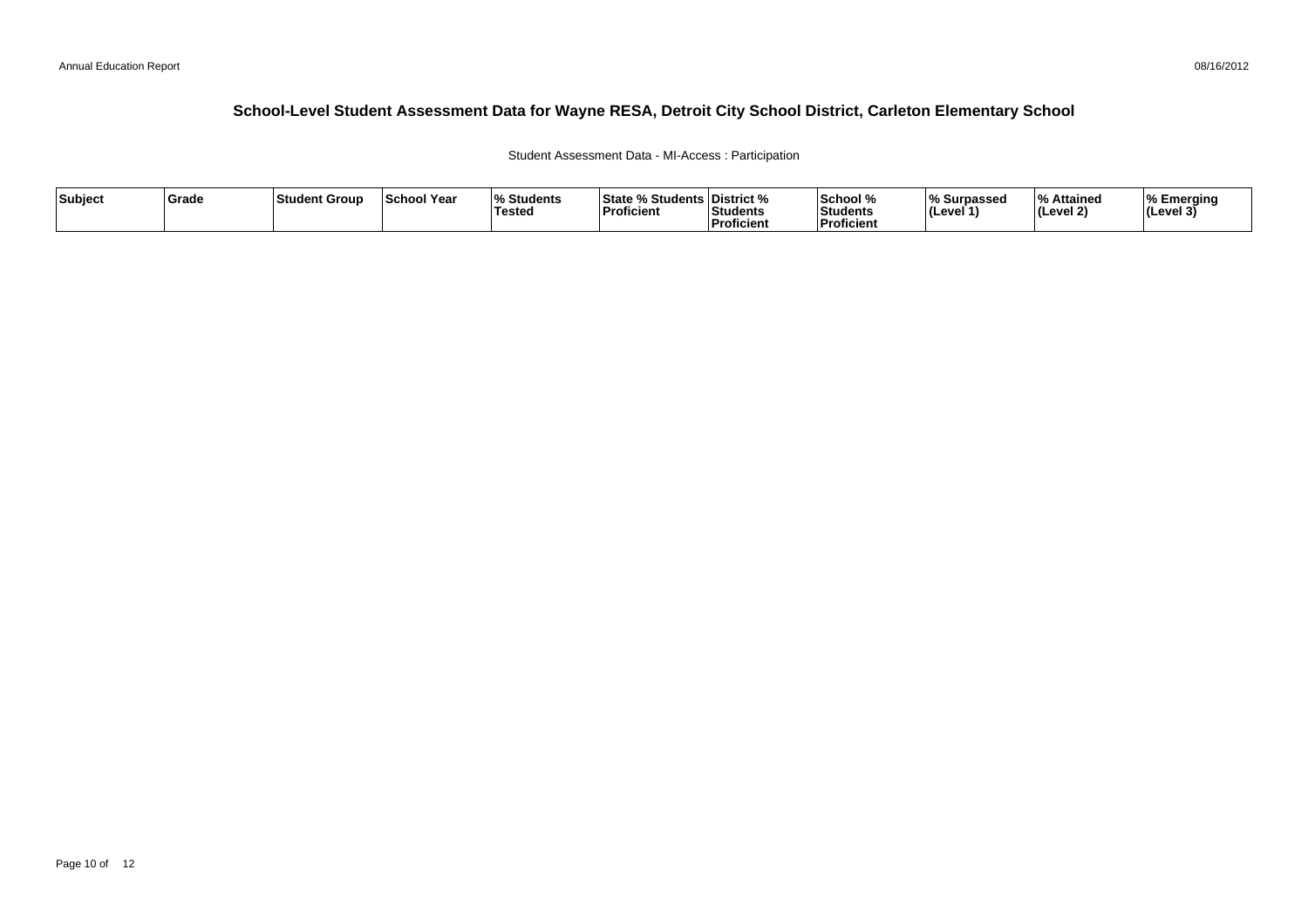| <b>Subject</b>     | Grade | <b>Student Group</b>                | <b>School Year</b> | % Students<br>Tested | State % Students District %<br><b>Proficient</b> | <b>Students</b><br><b>Proficient</b> | School %<br><b>Students</b><br><b>Proficient</b> | % Level 1 | % Level 2 | % Level 3 |
|--------------------|-------|-------------------------------------|--------------------|----------------------|--------------------------------------------------|--------------------------------------|--------------------------------------------------|-----------|-----------|-----------|
| Reading            | 03    | <b>All Students</b>                 | 2011-12            | 100%                 | 42.1%                                            | 44.6%                                | 50%                                              | 0%        | 50%       | 50%       |
| Reading            | 03    | <b>Black or African</b><br>American | 2011-12            | 100%                 | 43.5%                                            | 47.5%                                | 50%                                              | 0%        | 50%       | 50%       |
| Reading            | 03    | Male                                | 2011-12            | 100%                 | 40.8%                                            | 40.6%                                | 50%                                              | 0%        | 50%       | 50%       |
| Reading            | 03    | Economically<br>Disadvantaged       | 2011-12            | 100%                 | 39.1%                                            | 42.3%                                | 50%                                              | 0%        | 50%       | 50%       |
| Reading            | 04    | <b>All Students</b>                 | 2011-12            | 100%                 | 45.8%                                            | 38.1%                                | 50%                                              | 50%       | 0%        | 50%       |
| Reading            | 04    | <b>Black or African</b><br>American | 2011-12            | 100%                 | 39.7%                                            | 39.2%                                | 50%                                              | 50%       | 0%        | 50%       |
| Reading            | 04    | Male                                | 2011-12            | 100%                 | 47.6%                                            | 34.3%                                | 50%                                              | 50%       | 0%        | 50%       |
| Reading            | 04    | Economically<br>Disadvantaged       | 2011-12            | <10                  | 44.5%                                            | 35.6%                                | <10                                              | <10       | <10       | <10       |
| Reading            | 05    | <b>All Students</b>                 | 2011-12            | 100%                 | 55%                                              | 40.6%                                | 33.3%                                            | 33.3%     | 0%        | 66.7%     |
| Reading            | 05    | American Indian<br>or Alaska Native | 2011-12            | $<$ 10               | 47.1%                                            | < 10                                 | < 10                                             | <10       | <10       | <10       |
| Reading            | 05    | <b>Black or African</b><br>American | 2011-12            | <10                  | 47.3%                                            | 40.5%                                | <10                                              | <10       | <10       | <10       |
| Reading            | 05    | Female                              | 2011-12            | <10                  | 57.3%                                            | 44.4%                                | <10                                              | <10       | <10       | <10       |
| Reading            | 05    | Economically<br>Disadvantaged       | 2011-12            | 100%                 | 52.8%                                            | 41.9%                                | 50%                                              | 50%       | 0%        | 50%       |
| <b>Mathematics</b> | 03    | <b>All Students</b>                 | 2011-12            | 100%                 | 56.4%                                            | 45.3%                                | 50%                                              | 0%        | 50%       | 50%       |
| <b>Mathematics</b> | 03    | <b>Black or African</b><br>American | 2011-12            | 100%                 | 47.2%                                            | 47.4%                                | 50%                                              | 0%        | 50%       | 50%       |
| Mathematics        | 03    | Male                                | 2011-12            | 100%                 | 62.6%                                            | 45.7%                                | 50%                                              | 0%        | 50%       | 50%       |
| <b>Mathematics</b> | 03    | Economically<br>Disadvantaged       | 2011-12            | 100%                 | 57.7%                                            | 42.7%                                | 50%                                              | 0%        | 50%       | 50%       |
| <b>Mathematics</b> | 04    | <b>All Students</b>                 | 2011-12            | 100%                 | 55.1%                                            | 46.4%                                | 0%                                               | 0%        | 0%        | 100%      |
| Mathematics        | 04    | <b>Black or African</b><br>American | 2011-12            | 100%                 | 49%                                              | 46.8%                                | 0%                                               | 0%        | 0%        | 100%      |
| Mathematics        | 04    | Male                                | 2011-12            | 100%                 | 58.9%                                            | 49%                                  | 0%                                               | 0%        | 0%        | 100%      |
| <b>Mathematics</b> | 04    | Economically<br>Disadvantaged       | 2011-12            | <10                  | 54.6%                                            | 43.1%                                | $<10$                                            | <10       | <10       | <10       |
| Mathematics        | 05    | <b>All Students</b>                 | 2011-12            | 100%                 | 59.9%                                            | 43.3%                                | 33.3%                                            | 0%        | 33.3%     | 66.7%     |
| <b>Mathematics</b> | 05    | American Indian<br>or Alaska Native | 2011-12            | $<$ 10               | 75%                                              | < 10                                 | < 10                                             | <10       | $<$ 10    | < 10      |
| <b>Mathematics</b> | 05    | <b>Black or African</b><br>American | 2011-12            | $<$ 10               | 50.9%                                            | 40.2%                                | $<$ 10                                           | <10       | $<$ 10    | <10       |
| Mathematics        | 05    | Female                              | 2011-12            | <10                  | 59.2%                                            | 37.2%                                | <10                                              | <10       | <10       | < 10      |
| Page 11 of 12      |       |                                     |                    |                      |                                                  |                                      |                                                  |           |           |           |

#### Student Assessment Data - MEAP-Access

Page 11 of 12